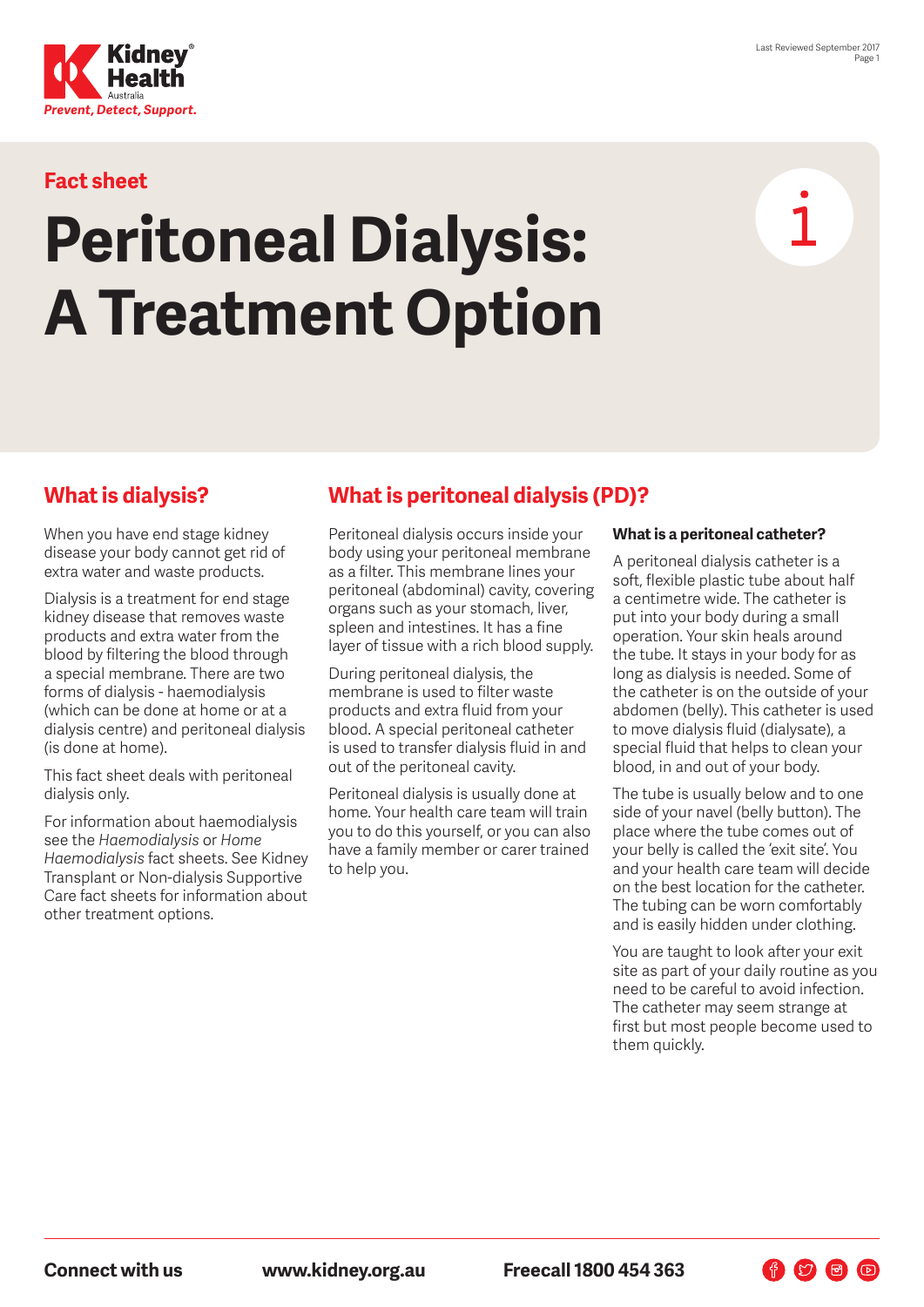

## **How does PD work?**

The PD cycle is: drain, fill, dwell. Each time this cycle is repeated, it is called 'an exchange'. You carefully connect your catheter and tubing to a bag of dialysate. The dialysate contains glucose (a type of sugar) but also contains substances that are similar to those in your blood. This tubing also connects to a drain bag.

**Drain:** First you drain out the old dialysate which has been in your peritoneal cavity for the last 4 - 8 hours.

**Fill:** Your peritoneal cavity is filled with the new dialysate.

**Dwell:** You disconnect from the tubing and bags. The dialysate remains in your peritoneal cavity until it is time to drain again.

During this time, waste and extra fluid are drawn out of the blood vessels and through your membrane into the dialysate.

## **Why are there different types of PD?**

The different types of PD suit different lifestyles. Peritoneal membranes are also different and one type of PD may suit your peritoneal membrane better. The two types of PD are known as Continuous Ambulatory Peritoneal Dialysis and Automated Peritoneal Dialysis.

#### **Continuous Ambulatory Peritoneal Dialysis (CAPD)**

With CAPD you always have dialysate in your body so your blood is constantly being cleaned. Four exchanges are usually done each day. Each exchange takes about 30 minutes and can be done almost anywhere. In between exchanges you are free to go about your daily activities. Exchanges are typically done on waking, at lunch time, at dinner-time and prior to going to bed. Some flexibility is available for busy days.

CAPD works by gravity. When the drain bag is placed at floor level the fluid drains out. By raising the new dialysate bag above shoulder level, the new dialysate flows into your peritoneal cavity.

#### **Automated Peritoneal Dialysis (APD)**

During APD a machine called a cycler does exchanges for you. Each night your peritoneal catheter is attached to the tubing of the cycler. It does several exchanges, moving the dialysate in and out of your body while you are asleep. APD is done every night and usually takes between 8 - 10 hours. During the day dialysate is left in your body. In the evening the dialysate is drained out automatically by the cycler.

F V F D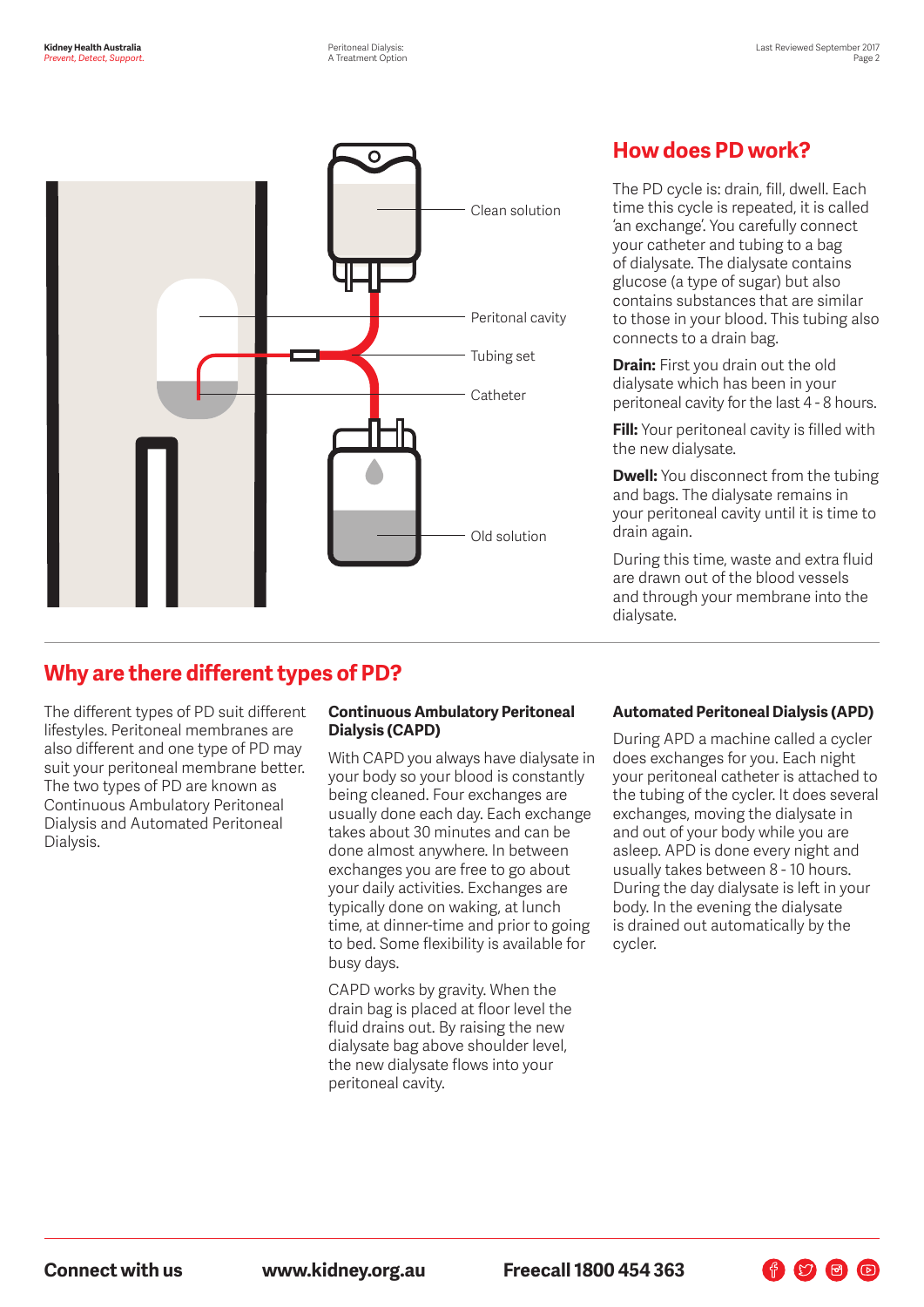## **How do I learn to do PD?**

Once your peritoneal catheter has been inserted and is ready to work (which usually takes a couple of weeks) you will be trained to do the exchanges. Nurses at the training centres will organise training dates and times with you. Training is important to make sure you can do the dialysis safely. You should allow one week to focus on training. Another person can do some training with you if they will be supporting you at home.

During training you will learn to:

- perform the exchanges
- care for your exit site
- manage your general health
- manage any problems
- order and look after your supplies

Once you are performing PD at home your supplies will be delivered once a month into the storage space that you choose. You will need a space about the size of a double wardrobe. The training staff will continue to monitor your health, be available for any problems, and will see you regularly either at clinics or in your own home.

## **Making a dialysis choice**

The choice between types of dialysis depends on factors such as your age, health and lifestyle. The benefits and drawbacks of each type can be discussed with your health team and your family.

#### **There are many benefits of using PD, including:**

- freedom to travel with a little organisation
- flexible dialysis in your own home
- control over your lifestyle
- an easy technique that can be learnt by most people in one week
- a gentle dialysis that operates all day
- most people have no diet restrictions and very few fluid restrictions

#### **What are the main difficulties on PD?**

- Peritonitis is an infection that can occur if bugs get into your peritoneal membrane. Careful hand washing is the best prevention. Treatment is by putting antibiotics into the dialysate bags. Most peritonitis can be cured if treated quickly.
- Exit site infection is an infection around your peritoneal catheter. Looking after your catheter carefully can prevent this. Antibiotics are the usual treatment.

*My Kidneys, My Choice* is a useful decision aid that will help you to make your choice. It contains a check-list of issues that you should consider when making your choice. The decision aid is available from the Treatment for kidney disease > Choosing your treatment page at **kidney.org.au**.

作り日日

## **More information**

For more information on PD can be found in the *An Introduction to Peritoneal Dialysis* booklet.